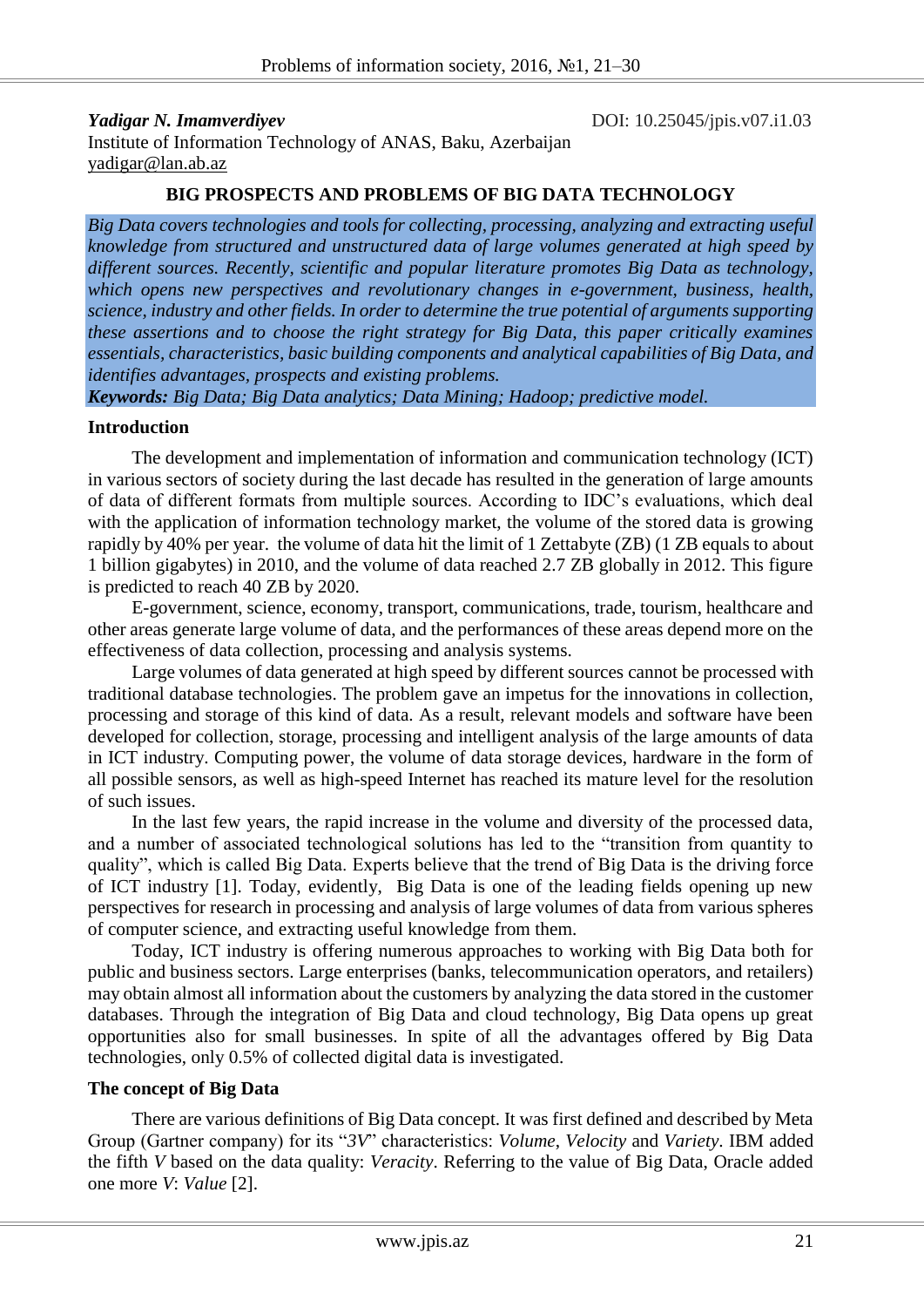Accordingly, more comprehensive definition is called "*5V*": *Volume, Velocity, Variety, Value and Veracity* (Figure 1).



Figure 1. Big Data – 5V [2]

*Volume* – Big Data unable to be processed by traditional methods due to its large volume. *Velocity* - speed of generating and processing new data. Big Data is a phenomenal acceleration of data collection and complication of its processing.

*Variety* - variety of types of processed data: structured, semi-structured, and unstructured. It is a set of tools that allows working with Big Data irrespectively of its type and volume.

*Veracity* - quality and source of data: good, bad, indefinite, inconsistent, incomplete and so on.

*Value* - is of little intensity of value; it is necessary to process very large amounts of valuable data to find necessary information.

*Big Data* is a new generation of technologies and architectures obtaining the greatest value from collecting, processing, and analyzing large volumes of data generated at high speed by different sources, and providing veracity of automatic quality control [3].

*Big Data volume*. The concept of Big Data is often described as much more than a few terabytes of data. In particular cases, some data warehouses may grow up to thousands of terabytes, that is, a petabyte  $(1,000$  terabytes = 1 petabyte). The data more than a petabyte is measured by Exabyte (Eb), for example, the data collected on the Internet in 2009 is estimated to be 500 Eb. The metrics and proper volumes of data are given in the Table 1.

I can be noted that the following data classification is known:

- *Large data*: 1000 megabytes (1 GB) up to a few 100 GB;
- *Very large data*: 1000 GB (1 terabyte) up to a few terabytes;
- *Big Data*: a few terabytes up to hundreds of terabytes;
- *Extremely Big Data*: 1000 terabytes up to 10,000 terabytes (1 petabyte up to 10 petabytes).

| <b>Metrics</b> | Volume, byte    | <b>Metrics</b>  | Volume, byte |
|----------------|-----------------|-----------------|--------------|
| Kilobyte (Kb)  | $10^3$          | Exabyte (Eb)    | $10^{18}$    |
| Megabyte (Mb)  | 10 <sup>6</sup> | Zettabyte (Zb)  | $10^{21}$    |
| Gigabytes (Gb) | 10 <sup>9</sup> | Yottabyte (Yb)  | $10^{24}$    |
| Terabyte (Tb)  | $10^{12}$       | Brontobyte (Bb) | $10^{27}$    |
| Petabyte (Pb)  | $10^{15}$       | Geopbyte (Gb)   | $10^{30}$    |

Table 1. Data metrics

*Big Data Sources*. Social networks, log-files of web sites, and scientific data (in astronomy, physics, human genome, meteorology, biochemistry, biology) are well-known *Big Data* sources. 15-20% of data is generated by the "Internet of Things", as well as numerous phones, tablets and other devices. The data generated by the "Internet of Things" is predicted to reach 40% of the total data by 2020.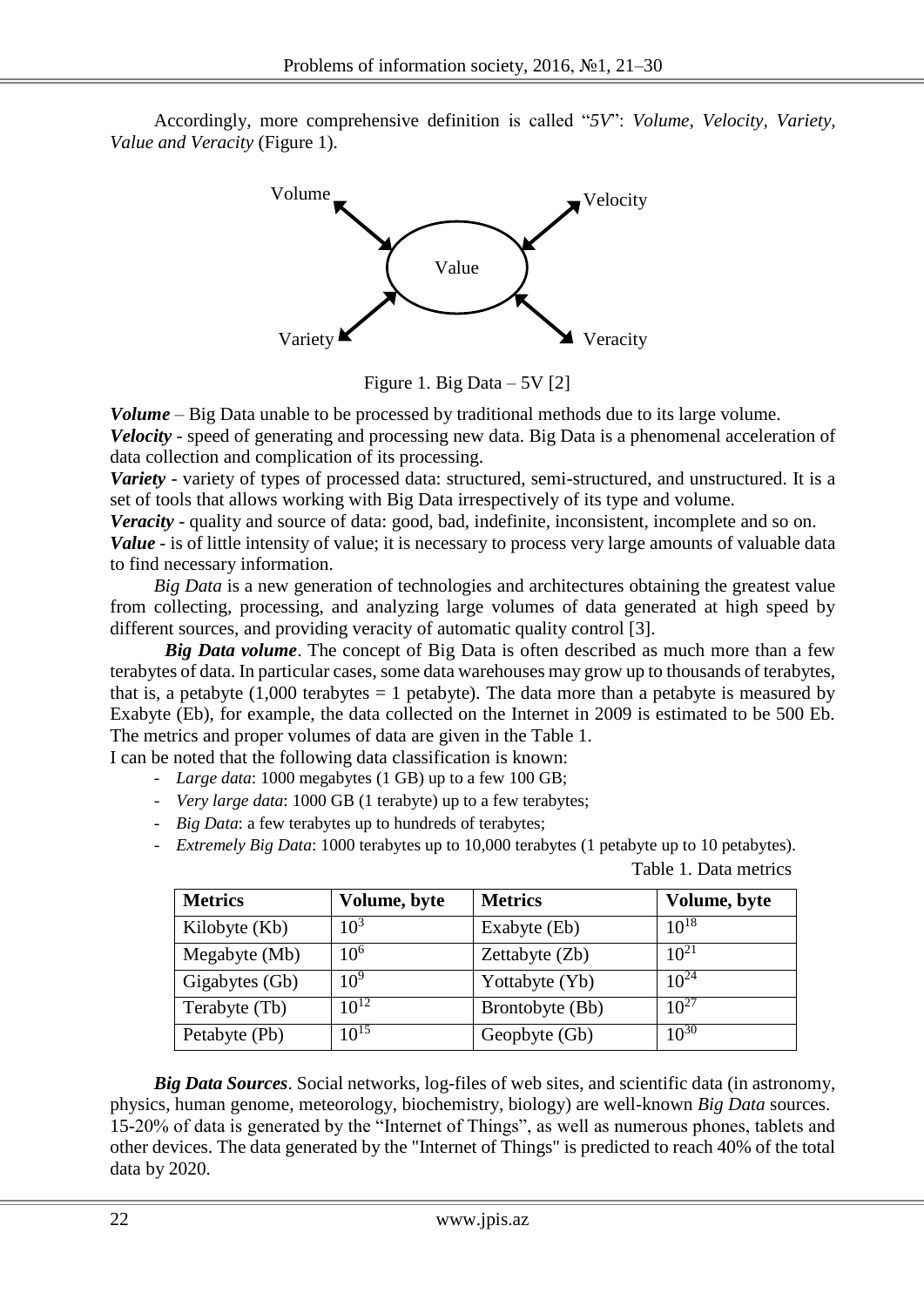Modern medical technology also generates large amounts of data associated with the medical assistance (images, video, real-time monitoring).

Manufacturing sectors, such as power plants sometimes generate continuous data streams every minute and even every second, for tens of thousands of parameters. For several years, the application of "*Smart Grid*" technology has been measuring electricity consumption of households every minute or every second.

*Big Data Velocity*. Since the volume and variety of data changes, its generation velocity also changes. Today, data generation velocity makes it impossible to be processed by traditional systems. About 7 thousand petabytes of new data is generated daily; only 10% of it is structured, at the same time, this rate is constantly decreasing.

There are many organizations generating big data at great velocity. Each day, *Twitter* generates about 5 GB data a minute or 7 TB a day, *Facebook* - 7 GB a minute or 10 TB a day. *YouTube* claims that 24 hours of video is uploaded every minute.

*History of Big Data.* While most of the debate is related to the business applications of *Big Data*, in fact, the term appeared in a corporate environment, and offered in the scientific article, and it is one of the very few terms, the history of creation of which is precise [4]. The journal "Nature" published its special issue, on September 3, 2008, dedicated to the question "How technologies working with large amounts of data can affect the future of science?" The special issue concluded the discussions on the role of data science, in general, and e-science, in particular. Clifford Lynch, the journal editor, introduced the term *Big Data* analogous to the metaphors in Business English as "big oil" and "big ore".

However, the concept of *Big Data* is not new, it appeared in the time of mainframes and scientific calculations associated with them. It is known that scientific calculations are always distinguished by their complexity, and often occur in association with the need for large-scale data processing.

*Big Data* industry has emerged from the need to process large amounts of data of many companies, as the traditional methods would no longer work. For example, in some sources, *Google* processes 24 Pb (24 million gigabytes) of information a day. The price of supercomputers, managing such volumes, is too expensive for most companies, and they are looking for its alternatives. One of such ideas was connecting a large number of common computers in a network, and distributing the calculations among them. The problem was frequent accidents in such systems. The program repeating these calculations in different areas of the network solved this problem. Due to this program, the failure of one of the elements did not affect the final result [5].

*Big Data* became more popular after McKinsey consulting company announced report on "*Big data*: The next frontier for innovation, competition, and productivity" in June 2011. The report estimated the potential of Big Data market in billions of dollars [1]. At present, according to the potential of *Big Data*, it is generally accepted at least as the second sector of ICT industry.

*Big Data* **analytics tools.** Tools and technologies for collection, management, analysis and visualization of large-scale data are available in several areas, including statistical analysis, computer science, applied mathematics and economics. Some of them were first used to work with small data, and later with large-scale data successfully; while the others were formed from scientific issues and managed by the companies (first of all, Google, Amazon, Yahoo, Facebook, etc.) aimed at working with large amount of data.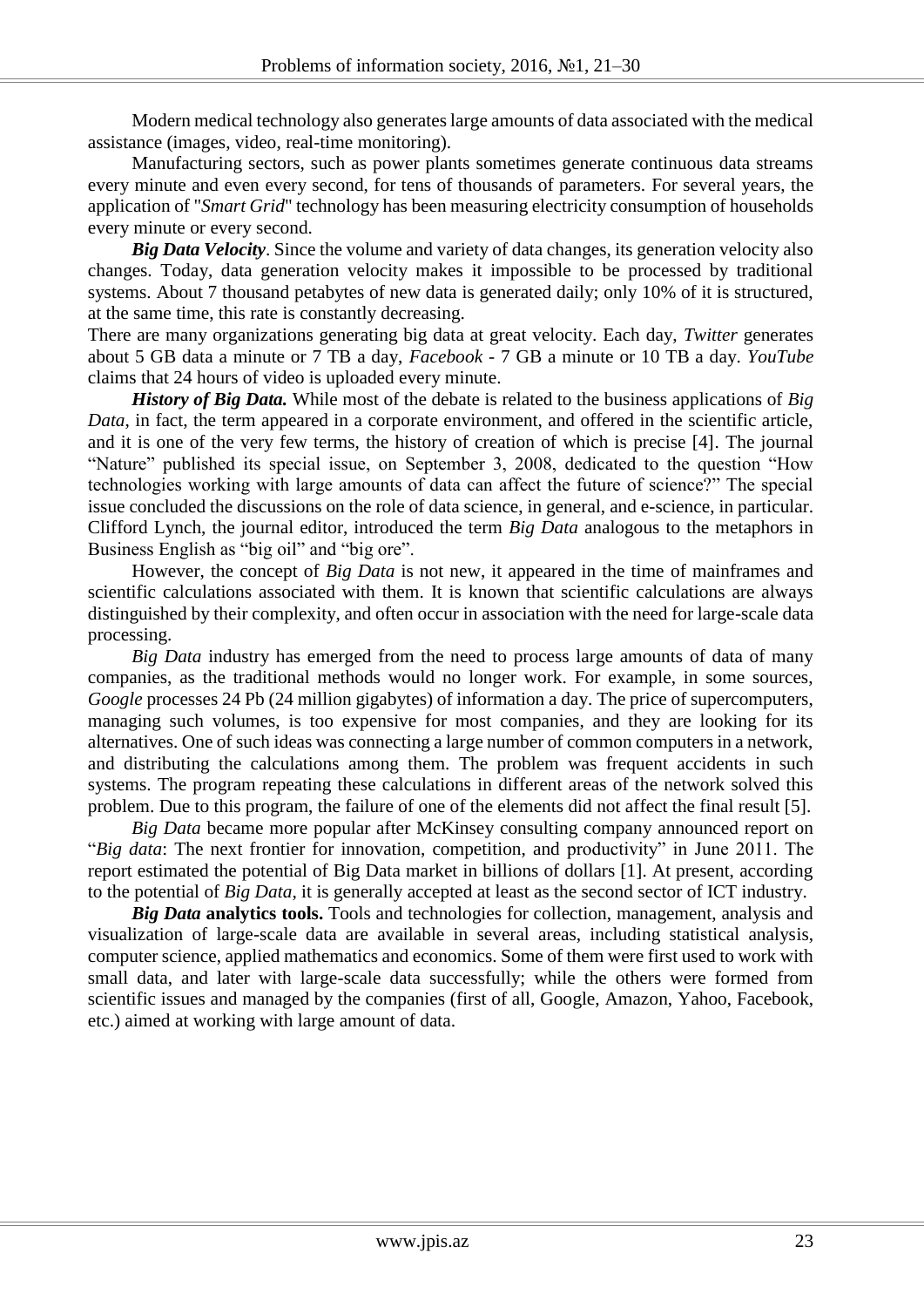

Figure 2. Big Data ecosystem

Big Data ecosystem can be defined as in Figure 2. *Big data* storage and software platforms included into the ecosystem comprise technological base of *Big Data*, which provides data collection from different sources, its storage and management. *Big Data* analytics tools are built on *Data Mining*, *Machine Learning,* and *Text Mining* [6-8].

The problems of *Big Data* ecosystem can be divided into three groups:

- 1. **Data Storage and Management** hundreds of terabytes or petabytes of volume does not allow storing and processing the data by traditional relational databases.
- 2. **Unstructured Data Processing** most of *Big Data* is unstructured, as text, video, audio, images, multimedia and so on. How to organize unstructured data processing and analysis?
- 3. *Big Data* **Analysis** statistical analysis, Data Mining, machine learning, simulation models, optimization methods, data visualization, aggregation, integration and other methods are used for Big Data Analysis. Moreover, Predictive analytics is distinguished as a separate direction [9, 10].

*Unstructured Data Processing*. Unstructured Data is characterized by a number of signs, which complicate the data processing with standard analytics tools, and at the same time, which is a unique potential for the extraction of new knowledge. First, that is its *variety*. Second, it is not *ambiguous* - a data set may have different meanings depending on the context, language and cultural characteristics. Third, it is *dynamic* - data structure and values vary over time. Moreover, unstructured data often bear subjective and emotional character.

Defining the ontology (structure) of the case study is the first step in structuring the unstructured data. Ontology comprises the scheme of description of the field of study, and the rules of relating the data to this subject. As the scheme it includes the concepts, as essences, attributes the essences, and relations. Relations include the attributes that reflect service information, emotional shade of relations, an object of relation, method of relations and so on. Criteria for concepts, attributes and relationship are specified with the rules of relating the data from the unstructured data streams to this or any other subject field.

After determining the ontology of the subject field, several tools can be applied to the structured data such as search, classification, visualization, analysis, forecasting, pattern detection, identification of emotional shades and data extraction.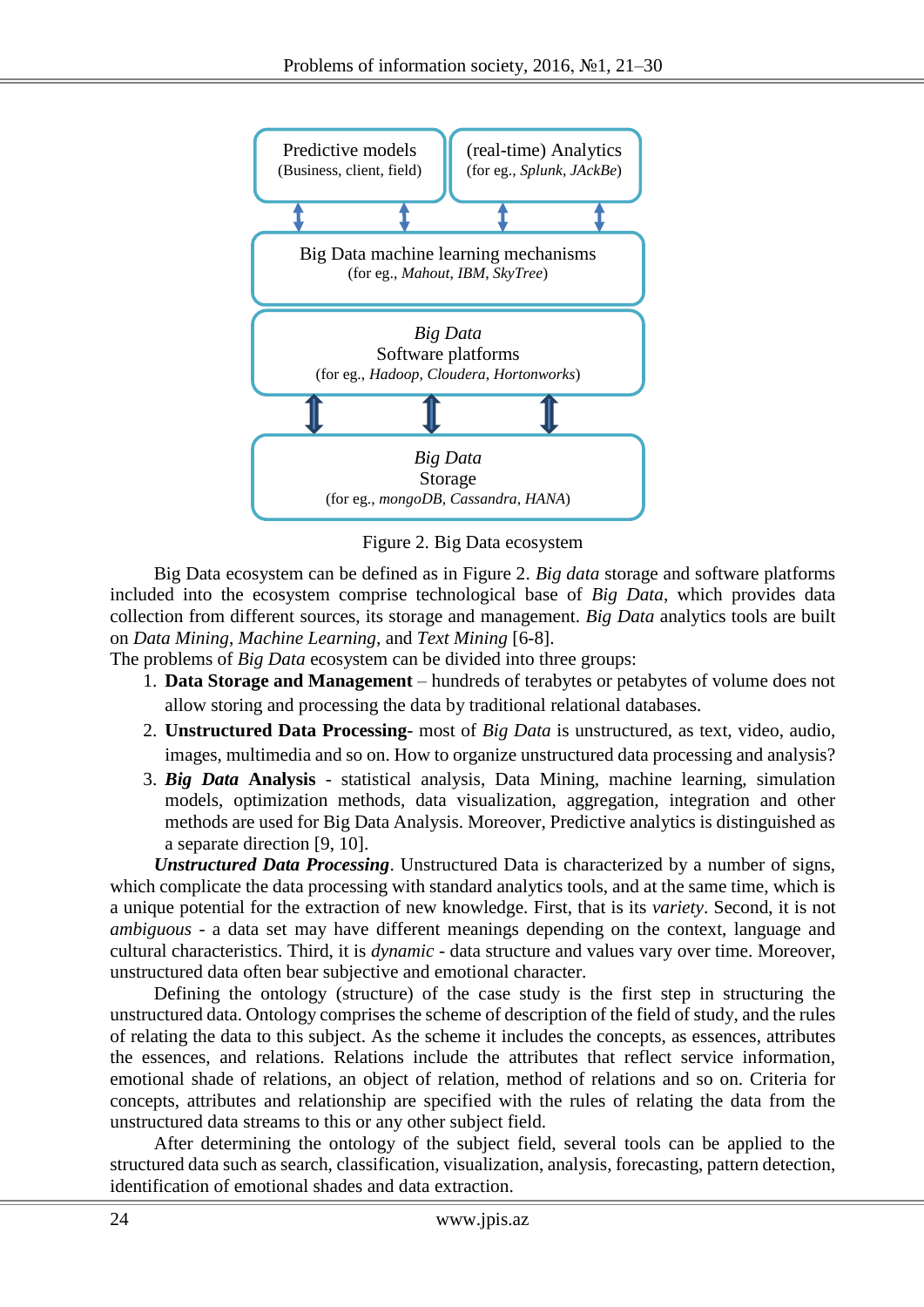Unstructured Data Mining is relatively newer field of scientific research rather than Text Mining [11, 12]. Key research works in the field of Text Mining mainly focus on texts classification, clustering, summarization, feature extraction, question answering, thematic indexing, keyword searching, sentiment analysis and Opinion Mining [8, 10, 12].

Today, many leading software manufacturers offer Text Mining products such as:

- *Intelligent Miner for Text (IBM);*
- *TextAnalyst, PolyAnalyst (Megaputer);*
- *Text Miner (SAS);*
- *SemioMap (Semio Corp.);*
- *Oracle Text (Oracle);*
- *Knowledge Server (Autonomy).*

*Predictive analytics* is a set of statistical analysis, data analysis and game theory methods used in the analysis of present and past data or events to predict the future data or events.

Predictive is close to *Data Mining*, since the predictive analytics partly used similar methods. The main point of Predictive analytics is to define a predictor or predictors (parameters affecting the predicted event). For example, when determining insurance coverage, insurance companies review predictors such as age and driving experience. Predictive analytical model comprises majority of predictors. This model probably predicts the future of the reviewed event.

The most famous example of the usage of Predictive analytics is the introduction of scoring models to assess the solvency of the customer when issuing credit in the bank. Nonetheless, predictive analytics is applied in a wide range of fields, however, it is mostly needed in banking and financial services working with end consumers, insurance, pharmaceutical, public sector, telecommunications and information technology, and retail sales.

Eric Siegel shows ten most widespread scopes of application of predictive analytics in his book "*Predictive Analytics*" [13]: direct marketing; predictive advertising orientation; detection of fraudulent schemes; investment risk management; maintaining customers; recommendation services; education; political campaigns; decision-making systems of medicine; insurance and mortgage loan.

*Building Big Data Models*. Building exact Big Data models is often challenging. There are *Map-Reduce* realizers for parallel processing of large volumes of data of Different Data Mining and Machine Learning algorithms. However, the final model obtained from the processing of large amounts of data, is really hard to be considered exact.

In fact, building small data models is more profitable. One of the approaches to *Big Data* analysis includes the usage of data for segmenting and clustering entire volume of data, and then, building multiple models from the obtained small segments and clusters, and finally, forecasting on the appropriate models. In the case of limit, separate models of any person can be built in the data warehouse to predict future purchases of the customers.

Accordingly, analytics platform supporting Big Data should be capable to handle hundreds, or even thousands of models, and, if necessary, to configure them again [14].

# **Big Data technologies**

*Distributed file systems*. *Big Data* (terabytes, petabytes) can be stored and systemized in the distributed file systems. Using standard hardware and open source software (e.g. *Hadoop*) in distributed file system management can relatively ease the realization of safe data warehouse [15].

*Google File System, Lustre (Linux and Clusters or Lustre File System, LFS), IBM's General Parallel File System (GPFS), Hadoop Distributed File System (HDFS)* and many other solutions support *Big Data* distributed file system.

*Google File System* is mostly designed for search, while *HDFS* is more suitable for analytical applications [16]. However, there are such application areas that none of these tools does not fully meet the requirements. The tools are required distributed data requests, and the data may be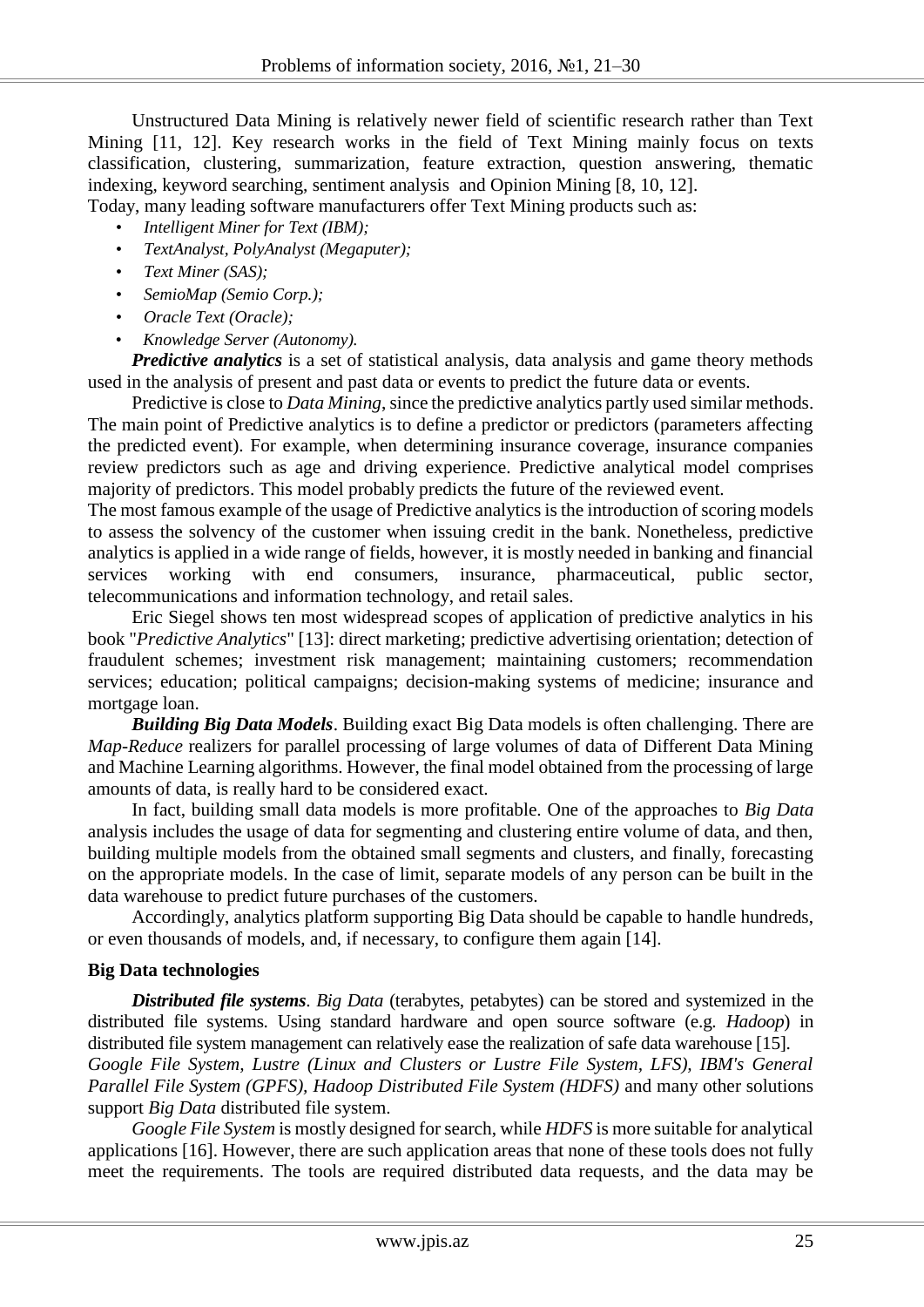distributed geographically and among different warehouses. In this case, the data to minimize costs and avoid unnecessary migration data and used in a multi-level system, you need to keep close to the ground.

*New types of databases*. Effected by a sharp increase in the volume of data, some motion starts to be noticed in database management systems (DBMS), which is considered a stable area, and it is self-evident in the appearance of *NoSQL* and *NewSQL* [17, 18].

*NoSQL* (*not only SQL* or *no SQL*) is a notion that conveys some approaches and projects aimed at the realization of database models significantly differing from the requests to the data via SQL used in traditional relational databases (appeared in 2009).

*NoSQL* is a new databases type: non-relational, distributed, open source, and horizontally scalable. Hash-tables, trees, and other data structures can be used for the description of the scheme during the application of *NoSQL* solutions.

Supporters of the concept *NoSQL* note that this concept does not completely deny any relational model and *SQL* language. The project points from the fact that *SQL* is an important tool, however it cannot be universal. One of the problems of the relational databases is associated with its poor functioning with large amounts of data. The goal of the project is to expand the capabilities of database where *SQL* is not flexible.

*Effective cluster solutions*. Currently, parallel database technologies are widespread. This technology provides the requests of the processor set to the integrated databases. In turn, it increases the rate of transactions, supports the functioning of multiple users simultaneously, and accelerates the implementation of complex requests.

*SNA (Shared Nothing Architecture)* – an architecture, the resources of which are not distributed, is better scaled and gets increasingly popular. *SNA* is a distributed independent computing architecture, in which each node has its memory, disk array, and input and output devices. In such architecture, each node is independent and does not share anything with other nodes of the network. Each *SNA* node has a special interaction protocol with other nodes and fulfills its own problems. The efficiency of such systems can be increased by adding processors, operational memory, disk memory to each node, or by increasing the number of such nodes.

*Big Data and cloud technologies*. Cloud technology, first of all, is a flexible approach that provides efficiency, scalability, migration and expansion for *Big Data* analysis [19]. Cloud environment enhances the effectiveness of the requests to data and offers flexible majority of resources to enable processing of large amounts of data. This solves the problem of ensuring sufficient amount of computing resources for the storage and processing of large-scaled data. Data is placed in several areas of cloud, which allows placing it close to the user, reducing time and increasing productivity.

Virtual company *Pivotal Initiative* has been designed to deliberately support integration of *Big Data* and cloud technologies, and it includes companies such as *Pivotal Labs, Greenplum, vFabric, Cloud Foundry, Spring* and *Cetas.* That is combining *PaaS* and *Big Data* analytics solutions in a unified structure. In this alliance, *VMware* products are responsible for the combination of infrastructure with *PaaS, Greenplum* systems - analytics, *Pivotal* - product lines, and for the creation of general commercial solution.

*Hadoop ecosystem***.** Today, Hadoop ecosystem (Figure 3) is identical to Big Data. In *Hadoop,* MapReduce technology is implemented, which provides automatic data paralleling and processing in the clusters (created by Doug Cutting and Mike Cafarella, in 2005, and *Hadoop* is derived from the name of the elephant toy of Cutting's little son). Most of the *Hadoop* components are open-source software developed within various *Apache* projects [16, 20].

A brief description of some components included into *Hadoop* ecosystem is shown below: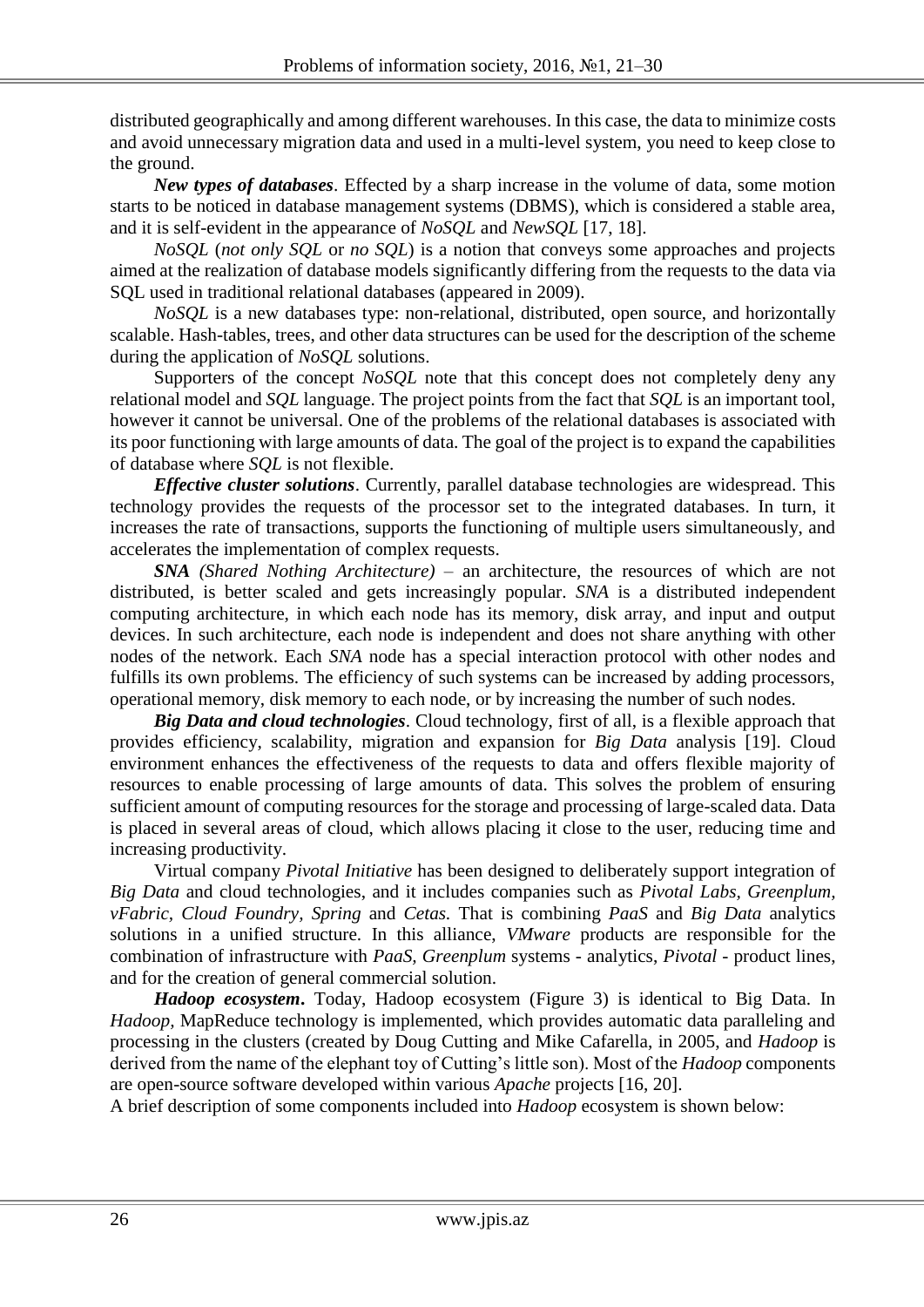

Figure 3. Hadoop ecosystem

*HDFS (Hadoop Distributed File System)* - is a core of *Hadoop*, and it is a distributed file system for storage and management of the data warehouse with the storage capacity from several petabytes up to terabytes. *HDFS* breaks input data into blocks and locates each block in the places in server sets allocated for them. *TCP/IP* level is used for communication. *HDFS* fault resistant, the failure of one of the components does not affect the work of the system. *HDFS* enables applied programs to work with hundreds of odes and petabytes of data. For example, *HDFS* system manages about 40 Petabytes of data in *Yahoo!*.

*MapReduce* – performs distributed computing model (in *Java*) offered by *Google* in 2004 for the parallel processing of large volumes (petabytes) of data in computer clusters. *MapReduce's* function consists of two steps: *Map* and *Reduce*. In *Map,* introduced data is preliminarily processed. For this, one of the computers (*master node*) receives preliminary data of the issue, breaks it into sections and allocates it among working nodes of distributed file systems for preprocessing. In *Reduce,* master node collects and combines preliminarily processed data, and forms the problem solution [21].

*Pig* - top-level language to evaluate large amounts of data. *Apache Pig* component was designed for the generation and implementation of the teams on *Big Data* sets. The main feature of *Pig* is paralleling, which helps to manage large data sets. *Pig* component consists of the compiler, which generates a sequence of *MapReduce*, and "*Pig Latin*" language. *Hadoop* supports the handling of requests similar to *SQL* in the distributed databases.

*Hive* – data storage infrastructure, used to request to large amounts of data located in Hadoop file system via SQL, and it fully supports *MapReduce*. Another feature of *Hive* is supporting the indexes as bit-map indexes to speed up queries. *Apache Hive,* created by *Facebook*, is now used and developed by several companies.

*HCatalog* - provides management services for the tables and storages of the data created in *Hadoop*. *HCatalog* offers features such as a mechanism for common schemes and data-types, table abstraction, and supports sustainable functioning of *Hadoop* components, such as *Pig, MapReduce, Streaming* and *Hive*.

*HBase* (*Hadoop DataBase*) – distributed and linear database (stems from *Google's BigTable*), it uses *HDFS* for storage purposes. It controls both calculations in package mode through the use of *MapReduce*, and *random reads*.

*Zookeeper* - another important component of *Hadoop* ecosystem. Its main function is to provide the storage of coordination details, naming, distributed synchronization and group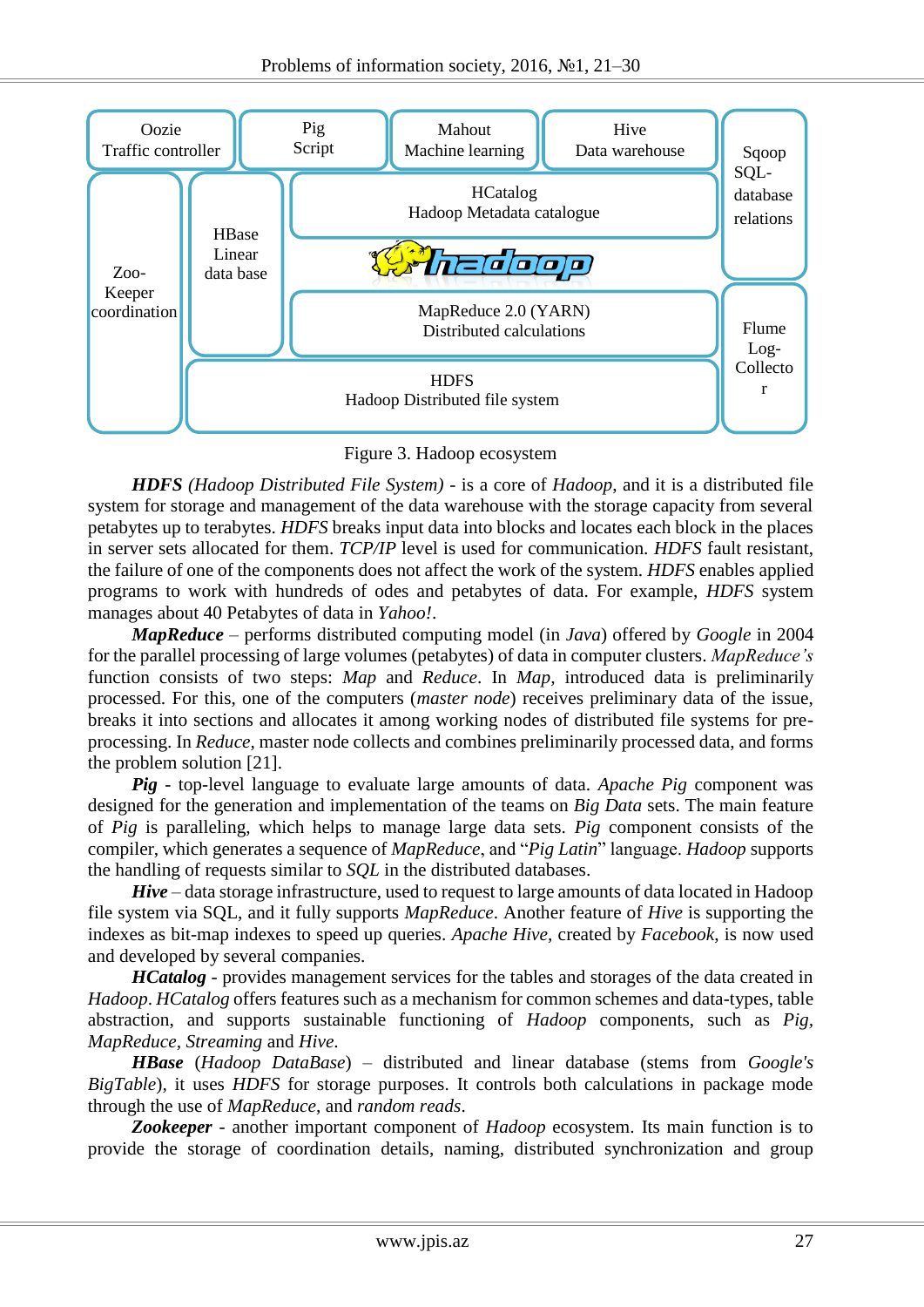services, which are important for a variety of distributed systems. In fact, *HBase's* funtioning depends on *ZooKeeper*.

*Mahout* - software for machine learning, which includes basic algorithms as classification, clustering, and collaborative recommendation and packet filtering. The basic algorithms are realized with *Map/Reduce* paradigm in top-level of *Hadoop*, however, it can also be used beyond *Hadoop* as a software library targeted at linear algebra and statistics.

*Sqoop* and *Flume* included into the ecosystem is used to transfer data to *Hadoop*-clusters and vice versa.

Hadoop is often used together with standard technologies for storage and processing of data, and sometimes, innovative solutions such as *Storm*, *Dremel*, and *Drill* are added. In addition, practically all the major manufacturers of business analytics products add functional capabilities in order to request to the data constantly stored in *Hadoop*-clusters. The list of components can be expanded many times, because more and more companies join the market with their products related to *Hadoop* in this or other terms.

#### **Some challenges of** *Big Data*

One of the problems of *Big Data* applications is related to the evaluation of the effectiveness of *Big Data* projects. Two sources of the effectiveness of such projects exist: 1) It reduces time and costs of large data analysis, and provides quick preparation of information for timely decision making; 2) Applying *Big Data* technologies provides individualization of e-services. Along with this, despite the promises for announced economic efficiency and expediency, it is very difficult to calculate the economic efficiency of *Big Data* projects.

The second problem is related to the training of specialists, who are capable to apply *Big Data* technology in various fields. Such specialists, on one hand, should master mathematical statistics, data analysis, and machine learning, and they should have programming skills, should be able to work with hardware-software suits offered by *IBM, Oracle, HP, SAS, SAP* and other companies. On the other hand, they should have skills to formulate the problems of a specific area, where *Big Data* technologies are applied. They should know methods, scenarios and algorithms of the subject field, and should be able to form requirements for the functional characteristics of hardware and software systems, which implement *Big Data* technologies.

At the same time, abusing new technologies can also be disappointing. For example, worthless corrections can be detected as the result of Big Data analysis. Harvard University professor David Leinweber proves that the revenues of the companies included in the S & P 500 can be predicted according to high accuracy based on the volume of butter production in Bangladesh [22]. Many interesting problems can be studied and solved with the use of sparse data sets, as well.

*"Small Data"* **movement**. Another important revolution lies behind the success of *Big Data,* namely *Small Data*. Due to the rapid fall in the costs of data storage, its collection and processing is democratizing. On the contrary, ecosystem of centralized, distributed data and knowledge has the biggest potential in the age of technology:

- More work can be performed in a single computer even in the organizations such as *Microsoft* and *Yahoo!* For example, in *Microsoft*, the average job size equals 14 GB and 80% of work is less than 1 TB. average job size in *Yahoo!* is approximately 12 GB [23].
- Surveys show that the work in *Facebook* is subject to the exponential distribution law, and slight work is dominating [24]. At least in 90% of the work, the size of input data is less than 100 GB. Precise study of *Hadoop* loading in *Facebook* revealed that, very small portion of work reaches terabyte and more, and in most cases, input and output data averages around megabytes and gigabytes [25].

*Protection of personal information*. *Big Data* technologies pose serious problems in terms of privacy. Various socio-economic actors collect plenty information about users, such as the user's behavior in web site and social networks, behavior and relationships of other persons related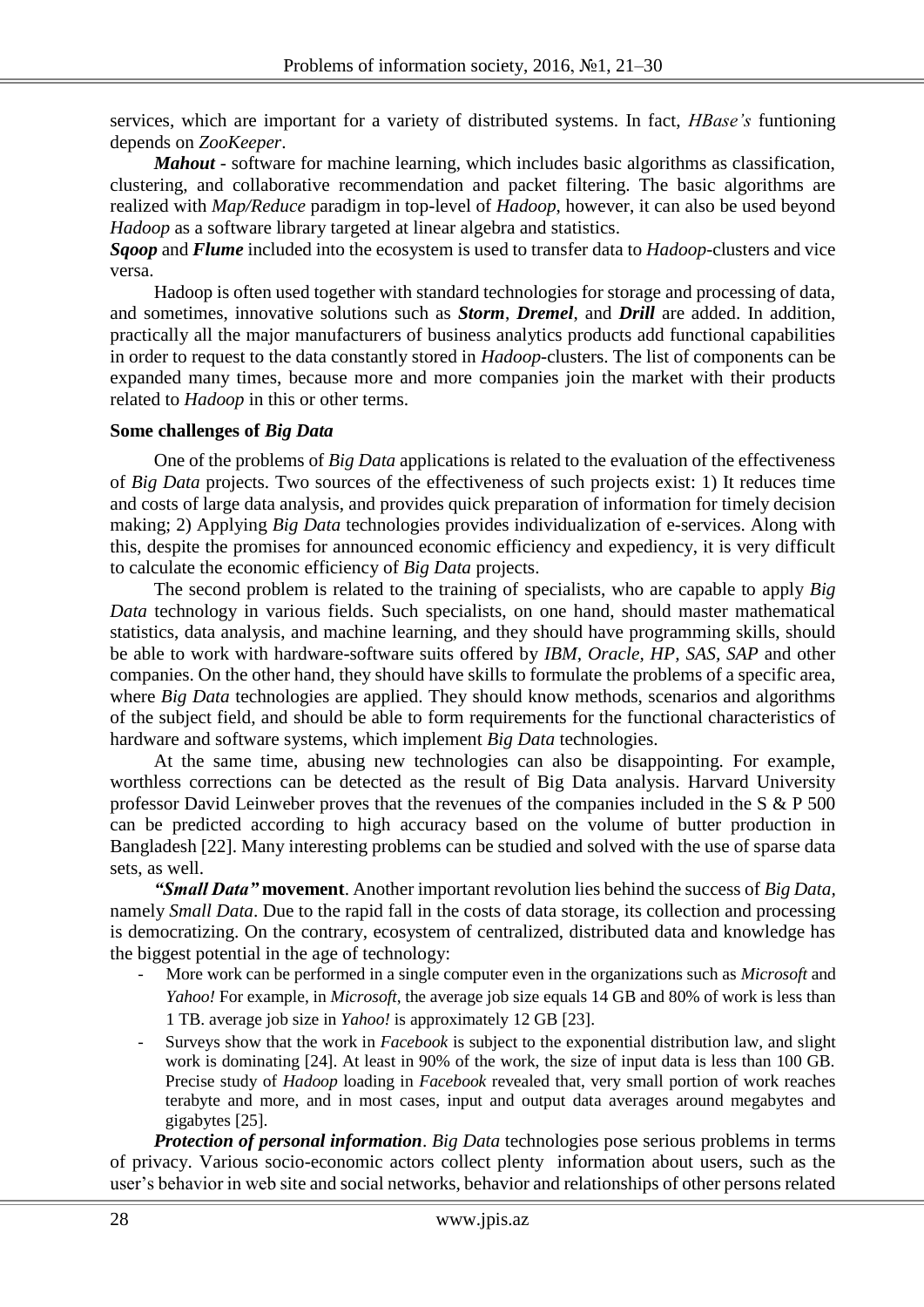to the user, their trade behavior and so on. Furthermore, emotional communication shades are also analyzed. Along with what the user writes in social media, it is analyzed how they are written. In a word, necessary or unnecessary information about the potential user is collected, and his/her overall profile is created.

Thus, based on modern surveillance technology and *Big Data* analysis, the possibility of tracking a person throughout his/her life poses a critical dilemma between the attempts to protect the integrity of personal life and information needs of the society [26].

### **Conclusion**

At present, public interest in *Big Data* is at its peak. Thus far, it is difficult to say whether *Big Data* technology will become a necessity in the life of people as the personal computer and the Internet in the near future, but it is obvious and no one doubts that it is changing our lives and business environment.

*Big Data* technologies have a great potential, and it is likely to seriously affect numerous areas. Changing the architecture of corporate information is not sufficient. It is required to change the work of almost all structural units of the organization. Gradually changing the process of data analysis becomes an integral part of business processes. To take advantage of the great potential of *Big Data* technologies, the development of smart *Big Data* strategy targeted at large-scale data management and analysis is of particular importance.

# **References**

- 1. Manyika J., Chui M., Brown B., Bughin J., Dobbs R., Roxburgh C., Byers A.H. Big data: The next frontier for innovation, competition, and productivity. McKinsey Global Institute. 2011.
- 2. Baaziz A., Quoniam L. How to use Big Data technologies to optimize operations in Upstream Petroleum Industry / International Journal of Innovation, 2013, vol. 1, no. 1, pp. 19-29.
- 3. Feblowitz J. The Big Deal about Big Data in upstream oil and gas. IDC Energy Insights. October 2012.
- 4. Editorial: Community cleverness required // Nature, 4 September 2008, vol. 455, no. 7209, pp. 1-1. doi:10.1038/455001a
- 5. Dean J., Ghemawat S. MapReduce: Simplified data processing on large clusters / Proc. of the 6th Conference on Symposium on Opearting Systems Design & Implementation (OSDI'04), 2004, vol. 6, pp. 137-150.
- 6. Han J., Kamber M., Jian P. Data mining: concepts and techniques. Morgan Kaufmann, 2006.
- 7. Bishop C.M. Pattern recognition and machine learning. Springer. 2006.
- 8. Feldman R., Sanger J. The Text Mining Handbook: Advanced approaches in analyzing unstructured data. Cambridge University Press, 2007.
- 9. Junqué de Fortuny E., Martens D., Provost F. [Predictive modelling with Big Data: Is bigger](http://www.academia.edu/4921961/Predictive_Modelling_with_Big_Data_Is_Bigger_Really_Better)  [really better?](http://www.academia.edu/4921961/Predictive_Modelling_with_Big_Data_Is_Bigger_Really_Better) // Big Data, 2013, vol. 1, no. 4, pp. 215-226.
- 10. Weiss Sh. M., Indurkhya N., Zhang T., Damerau F. Text Mining: Predictive methods for analyzing unstructured information. Springer; 2005, 260 p.
- 11. Aliguliyev R.M. A new sentence similarity measure and sentence based extractive technique for automatic text summarization // [Expert Systems with Applications,](http://www.sciencedirect.com/science/journal/09574174) vol. 36, no. 4, 2009, pp. 7764–7772.
- 12. Alguliev R.M., Aliguliyev R.M., Isazade N.R. Multiple documents summarization based on evolutionary optimization algorithm // Expert Systems with Applications, 2013, vol. 40, no. 5, pp. 1675-1689.
- 13. Siegel E. Predictive Analytics: The power to predict who will click, buy, lie, or die. Wiley; 1st edition. 2013. 320 p.
- 14. Karthik K., Kollias G., Kumar V., Grama A. Trends in Big Data analytics / [Journal of Parallel](http://www.informatik.uni-trier.de/~ley/db/journals/jpdc/jpdc74.html#KambatlaKKG14)  [and Distributed Computing, 2014, vol. 74,](http://www.informatik.uni-trier.de/~ley/db/journals/jpdc/jpdc74.html#KambatlaKKG14) no. 7, pp. 2561-2573.